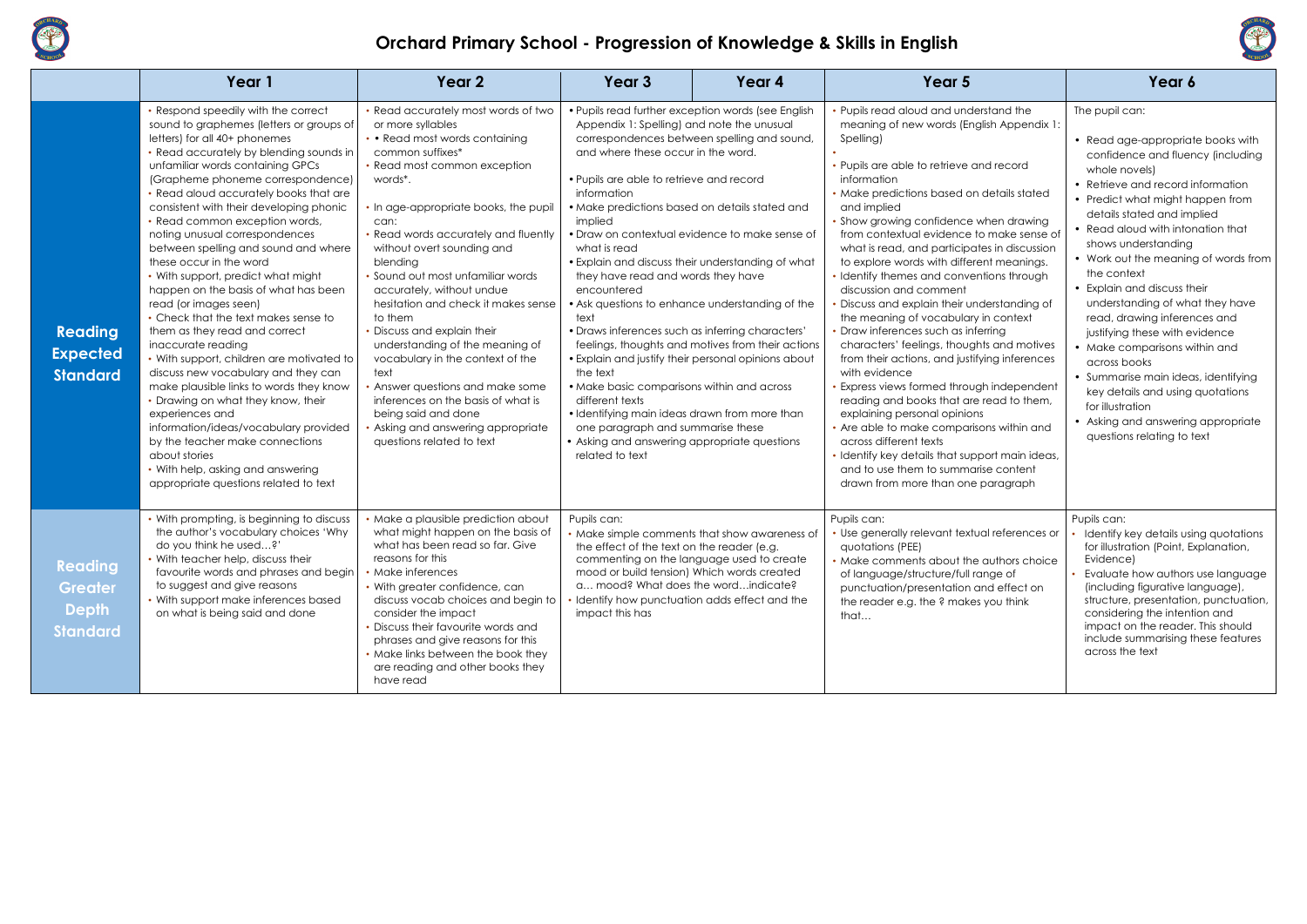|                                                      | Year 1                                                                                                                                                                                                                                                                                                                                                                                                                                                                                                                                                                                                                                                                                                                         | Year 2                                                                                                                                                                                                                                                                                                                                                                                                                                                                                                                                                                                                                                                                                                                                                                                                                                                                                                         | Year 3                                                                                                                                                                                                                                                                                                                                                                                                                                                                                                                                                                                                                                                                                                                                                                                                                                                                                                                                                                                                                                                                                                              | Year 4                                                                                                                                                                                                                                                                                                                                                                                                                                                                                                                                                                                                                                                                                                                                                                                                                                                                                                                                                                                                                                                                                                                                                   | Year 5                                                                                                                                                                                                                                                                                                                                                                                                                                                                                                                                                                                                                                                                                                                                                                                                                                                                                                                                                                                                                                                                                                                                                                                                                                                                                                                                                                                                                                                                                               | Year 6                                                                                                                                                                                                                                                                                                                                                                                                                                                                                                                                                                                                                                                                                                                                                                                                                                                                                                                                                                                                                      |
|------------------------------------------------------|--------------------------------------------------------------------------------------------------------------------------------------------------------------------------------------------------------------------------------------------------------------------------------------------------------------------------------------------------------------------------------------------------------------------------------------------------------------------------------------------------------------------------------------------------------------------------------------------------------------------------------------------------------------------------------------------------------------------------------|----------------------------------------------------------------------------------------------------------------------------------------------------------------------------------------------------------------------------------------------------------------------------------------------------------------------------------------------------------------------------------------------------------------------------------------------------------------------------------------------------------------------------------------------------------------------------------------------------------------------------------------------------------------------------------------------------------------------------------------------------------------------------------------------------------------------------------------------------------------------------------------------------------------|---------------------------------------------------------------------------------------------------------------------------------------------------------------------------------------------------------------------------------------------------------------------------------------------------------------------------------------------------------------------------------------------------------------------------------------------------------------------------------------------------------------------------------------------------------------------------------------------------------------------------------------------------------------------------------------------------------------------------------------------------------------------------------------------------------------------------------------------------------------------------------------------------------------------------------------------------------------------------------------------------------------------------------------------------------------------------------------------------------------------|----------------------------------------------------------------------------------------------------------------------------------------------------------------------------------------------------------------------------------------------------------------------------------------------------------------------------------------------------------------------------------------------------------------------------------------------------------------------------------------------------------------------------------------------------------------------------------------------------------------------------------------------------------------------------------------------------------------------------------------------------------------------------------------------------------------------------------------------------------------------------------------------------------------------------------------------------------------------------------------------------------------------------------------------------------------------------------------------------------------------------------------------------------|------------------------------------------------------------------------------------------------------------------------------------------------------------------------------------------------------------------------------------------------------------------------------------------------------------------------------------------------------------------------------------------------------------------------------------------------------------------------------------------------------------------------------------------------------------------------------------------------------------------------------------------------------------------------------------------------------------------------------------------------------------------------------------------------------------------------------------------------------------------------------------------------------------------------------------------------------------------------------------------------------------------------------------------------------------------------------------------------------------------------------------------------------------------------------------------------------------------------------------------------------------------------------------------------------------------------------------------------------------------------------------------------------------------------------------------------------------------------------------------------------|-----------------------------------------------------------------------------------------------------------------------------------------------------------------------------------------------------------------------------------------------------------------------------------------------------------------------------------------------------------------------------------------------------------------------------------------------------------------------------------------------------------------------------------------------------------------------------------------------------------------------------------------------------------------------------------------------------------------------------------------------------------------------------------------------------------------------------------------------------------------------------------------------------------------------------------------------------------------------------------------------------------------------------|
|                                                      | The pupil can, after discussion with<br>the teacher:<br>• Sequence sentences to form                                                                                                                                                                                                                                                                                                                                                                                                                                                                                                                                                                                                                                           | The pupil can, after discussion with<br>the teacher:<br>Write simple, coherent narratives                                                                                                                                                                                                                                                                                                                                                                                                                                                                                                                                                                                                                                                                                                                                                                                                                      | The pupil can:<br>• Write effectively for a range of<br>purposes and audiences, using                                                                                                                                                                                                                                                                                                                                                                                                                                                                                                                                                                                                                                                                                                                                                                                                                                                                                                                                                                                                                               | The pupil can:<br>• Write effectively for a range of<br>purposes and audiences,                                                                                                                                                                                                                                                                                                                                                                                                                                                                                                                                                                                                                                                                                                                                                                                                                                                                                                                                                                                                                                                                          | The pupil can:<br>• Write effectively for a range of<br>purposes and audiences,                                                                                                                                                                                                                                                                                                                                                                                                                                                                                                                                                                                                                                                                                                                                                                                                                                                                                                                                                                                                                                                                                                                                                                                                                                                                                                                                                                                                                      | The pupil can:<br>Write effectively fo<br>of purposes and c                                                                                                                                                                                                                                                                                                                                                                                                                                                                                                                                                                                                                                                                                                                                                                                                                                                                                                                                                                 |
| <b>Writing</b><br><b>Expected</b><br><b>Standard</b> | short narratives<br>• Punctuate sentences using a<br>capital letter and a full stop<br>mostly correctly<br>• Use conjunctions to join clauses<br>e.g. 'and'<br>• Leave spaces between words<br>• Use a capital letter for the<br>personal pronoun 'l'<br>• Use a capital letter for names of<br>people, places, the days of the<br>week mostly correctly<br>• Spell words containing each of<br>the 40+ phonemes already<br>taught mostly accurately<br>• Show some accurate use of -ing<br>-ed -er -est where no change is<br>needed in the spelling of root<br>words for example: helping,<br>helped, helper<br>• Begin to form lower-case letters<br>in the correct direction, starting<br>and finishing in the right place | about personal experiences and<br>those of others (real or fictional)<br>Write about real events, recording<br>these simply and clearly<br>Demarcate most sentences in<br>their writing with capital letters<br>and full stops, and use question<br>marks correctly when required<br>Use present and past tense mostly<br>correctly and consistently<br>Use co-ordination (e.g.<br>or/and/but) and some<br>subordination (e.g.<br>when/if/that/because) to join<br>clauses<br>Segment spoken words into<br>phonemes and represent these by<br>graphemes, spelling many of<br>these words correctly and making<br>phonically plausible attempts at<br>others<br>Spell many common exception<br>words *<br>Form capital letters and digits of<br>the correct size, orientation and<br>relationship to one another and to<br>lower case letters<br>Use spacing between words that<br>reflects the size of letters | appropriate language<br>• In narratives, develop settings,<br>characters and plot<br>· Include dialogue in narrative,<br>punctuated with inverted<br>commas<br>• Extend the range of sentences<br>with more than one clause by<br>using a wider range of<br>conjunctions, including when, if,<br>because and although<br>• Use adverbs and prepositions to<br>express time and cause<br>• In non-narrative writing, use simple<br>organisational devices (e.g.,<br>headings and sub-headings)<br>· Begin to use accurate verb tenses<br>and subject-verb agreement in<br>pieces of writing<br>Correctly use capital letters, full<br>stops, question marks,<br>exclamation marks, commas for<br>lists, and apostrophes for<br>contractions and singular<br>possession<br>• Accurately spell of the majority of<br>the words on the KS1 spelling list<br>and some of the words on the<br>Year 3/4 spelling list<br>• Apply the Year 3/4 rules that have<br>been taught, including accurately<br>spelling words with some prefixes<br>and suffixes and some common<br>homophones<br>• Use legible, joined handwriting | starting to select language to<br>interest and engage the reader<br>• In narratives, describe settings<br>and characters, using a range of<br>descriptive devices<br>• Include correctly punctuated<br>dialogue in narrative<br>Show appropriate use of fronted<br>adverbials, correctly including<br>the appropriate use of a comma<br>• Use noun phrases expanded by<br>the addition of modifying<br>adjectives, nouns and<br>prepositions<br>Organise paragraphs around a<br>theme and in non-fiction writing<br>use appropriate organisational<br>devices<br>• Choose nouns or pronouns<br>appropriately for clarity and<br>cohesion<br>Ensure consistent and correct<br>use of verb tense and subject-<br>verb agreement throughout<br>pieces of writing<br>Correctly use capital letters, full<br>stops, question marks,<br>exclamation marks, commas for<br>lists, and apostrophes for<br>contractions and for both<br>singular and plural possession<br>• Accurately spell of the majority<br>of the words on the Year 3/4<br>spelling list and apply the Year<br>3/4 spelling rules mostly<br>consistently<br>• Use legible, joined handwriting | selecting language that shows<br>good awareness of the reader<br>. In narratives, describe settings<br>and characters and begin to<br>describe atmosphere through<br>selection of vocabulary and<br>grammatical structures<br>Include dialogue within<br>narratives to develop characters<br>Use the grammatical structures<br>taught in Year 5 appropriately<br>for the audience and purpose of<br>the text e.g. modal verbs and<br>adverbs to indicate degrees of<br>possibility, relative clauses using<br>a wide range of relative<br>pronouns or an implied relative<br>pronoun<br><b>Begin to manipulate sentence</b><br>structure for effect<br>• Use a range of devices to build<br>cohesion within paragraphs e.g.<br>pronouns, adverbials of time and<br>place<br><b>Ensure consistent and correct</b><br>use of verb tense and subject-<br>verb agreement throughout<br>pieces of writing<br>• Use a range of punctuation,<br>mostly accurately, including:<br>parenthesis, brackets, dashes,<br>ellipses, hyphens and colons to<br>introduce lists<br>• Accurately spell of the majority<br>of words from Year 3/4 spelling<br>list and apply spelling rules from<br>Year 3/4 curriculum<br>• Accurately spell of some words<br>from Year 5/6 spelling list and<br>apply the spelling rules from Year<br>5/6 curriculum that have been<br>taught<br>• Use a dictionary to check the<br>spelling of more uncommon or<br>ambitious vocabulary<br>· Maintain legible, joined<br>handwriting | selecting languag<br>shows good awar<br>reader (e.g. The u<br>first person in a dio<br>address in instruct<br>persuasive writing<br>• In narratives, desc<br>settings, characte<br>atmosphere<br>Integrate dialogue<br>narratives to conv<br>character and ac<br>action<br>Select vocabulary<br>grammatical struc<br>reflect what the w<br>requires, doing thi<br>appropriately (e.g<br>contracted forms<br>dialogues in narra<br>passive verbs to a<br>information is pres<br>using modal verbs<br>degrees of possib<br>Use a range of de<br>build cohesion (e.<br>conjunctions, adv<br>time and place, p<br>synonyms) within<br>paragraphs<br>• Use verb tenses co<br>and correctly thro<br>their writing<br>Use the range of p<br>taught at Key Stag<br>correctly^ (e.g. in<br>commas and othe<br>punctuation to ind<br>direct speech)<br>Spell correctly mo<br>from the Year 5/6<br>and use a diction<br>check the spelling<br>uncommon or mc<br>ambitious vocabu<br>• Maintain legibility<br>handwriting when<br>speed |



### The pupil can:

- Write effectively for a range of purposes and audiences, selecting language that shows good awareness of the reader (e.g. The use of the first person in a diary; direct address in instructions and persuasive writing)
- In narratives, describe settings, characters and atmosphere
- Integrate dialogue in narratives to convey character and advance the action
- Select vocabulary and grammatical structures that reflect what the writing requires, doing this mostly appropriately (e.g. using contracted forms in dialogues in narrative; using passive verbs to affect how information is presented; using modal verbs to suggest degrees of possibility)
- Use a range of devices to build cohesion (e.g. conjunctions, adverbials of time and place, pronouns, synonyms) within and across paragraphs
- Use verb tenses consistently and correctly throughout their writing
- Use the range of punctuation taught at Key Stage 2 mostly correctly^ (e.g. inverted commas and other punctuation to indicate direct speech)
- Spell correctly most words from the Year 5/6 spelling list\* and use a dictionary to check the spelling of uncommon or more ambitious vocabulary
- Maintain legibility in joined handwriting when writing at speed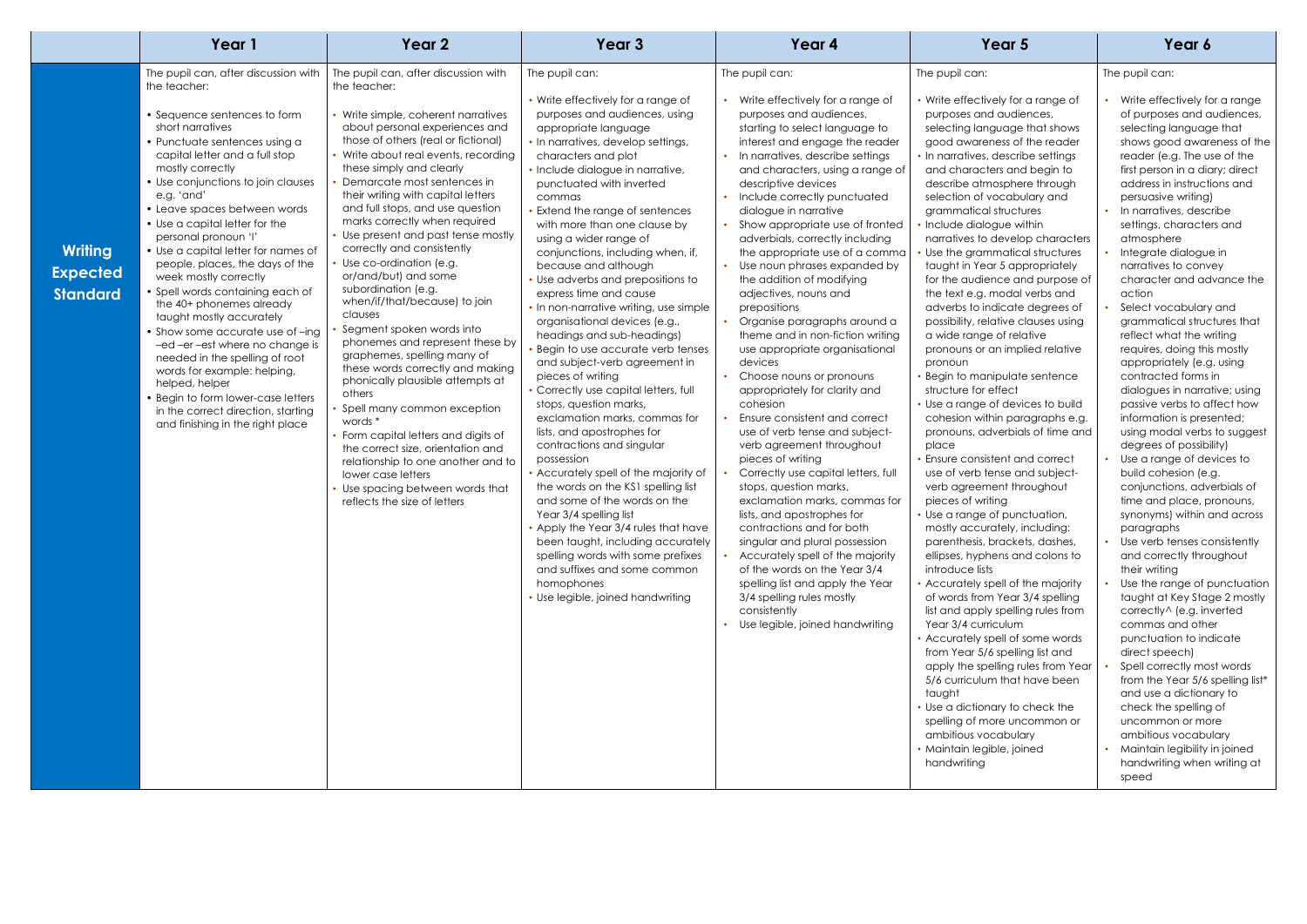|                                           | The pupil can, after discussion with<br>the teacher:                                                                                                                                                                                                                                                                                                                                                      | The pupil can, after discussion with<br>the teacher:                                                                                                                                                                                                                                                                                                                                                                                                                                                                                                                   | The pupil can:                                                                                                                                                                                                                                                                                                                         | The pupil can:                                                                                                                                                                                                                                                                                                                                                                                                                                                                                                                              | The pupil can:                                                                                                                                                                                                                                                                                                                                                                                                                                                                                                                                                                         | The pupil can:                                                                                                                                                                                                                                                                                                                                                                                                                                                                                                                                                                                                                                                                                                                                                    |
|-------------------------------------------|-----------------------------------------------------------------------------------------------------------------------------------------------------------------------------------------------------------------------------------------------------------------------------------------------------------------------------------------------------------------------------------------------------------|------------------------------------------------------------------------------------------------------------------------------------------------------------------------------------------------------------------------------------------------------------------------------------------------------------------------------------------------------------------------------------------------------------------------------------------------------------------------------------------------------------------------------------------------------------------------|----------------------------------------------------------------------------------------------------------------------------------------------------------------------------------------------------------------------------------------------------------------------------------------------------------------------------------------|---------------------------------------------------------------------------------------------------------------------------------------------------------------------------------------------------------------------------------------------------------------------------------------------------------------------------------------------------------------------------------------------------------------------------------------------------------------------------------------------------------------------------------------------|----------------------------------------------------------------------------------------------------------------------------------------------------------------------------------------------------------------------------------------------------------------------------------------------------------------------------------------------------------------------------------------------------------------------------------------------------------------------------------------------------------------------------------------------------------------------------------------|-------------------------------------------------------------------------------------------------------------------------------------------------------------------------------------------------------------------------------------------------------------------------------------------------------------------------------------------------------------------------------------------------------------------------------------------------------------------------------------------------------------------------------------------------------------------------------------------------------------------------------------------------------------------------------------------------------------------------------------------------------------------|
| <b>Writing</b><br><b>Greater</b><br>Depth | • Link sentences together with<br>increasing fluency to form a<br>short narrative<br>• Consistently punctuate<br>sentences correctly and<br>capitalize proper nouns<br>consistently and accurately<br>• Draw on stories they know to<br>inform their language and<br>sentence structure in their writing<br>• Re read writing and make<br>appropriate revisions so that the<br>word choices are effective | • Write effectively and coherently<br>for different purposes, drawing on<br>their reading to inform the<br>vocabulary and grammar of their<br>writing<br>• Make simple additions, revisions<br>and proofreading corrections to<br>their own writing<br>• Use the punctuation taught at Key<br>Stage 1 mostly correctly ^<br>• Spell most common exception<br>words *<br>• Add suffixes to spell most words<br>correctly in their writing (e.g. -<br>ment, $-ness$ , ful, $-less$ , $-ly$ ) *<br>Use the diagonal and horizontal<br>strokes needed to join some letters | Use sentences which enhance<br>meaning through specific<br>vocabulary and language<br>choices<br>Show some awareness of purpose<br>through selection of relevant<br>content and an attempt to<br>interest the reader<br>Begin to choose language used in<br>dialogue to convey the<br>character's thoughts and feelings<br>effectively | • Develop ideas and events<br>through some deliberate selection<br>of phrases and vocabulary e.g.<br>technical terminology, vivid<br>language, word choice for<br>emphasis<br>Demonstrate conscious control of<br>paragraphing to help shape the<br>overall piece (e.g. change of<br>time/place/event)<br>Use precise and effective noun<br>phrases and adverbial phrases to<br>expand sentences with awareness<br>of impact on the reader<br>Choose language used in<br>dialogue effectively to convey<br>characters thoughts and feelings | • Manage shifts in viewpoint within<br>a piece of writing with careful<br>selection of language<br>Create cohesion within and<br>across paragraphs using a range<br>of devices e.g. reference chains,<br>adverbials of time, place and<br>number, and tense choices<br>• Manipulate language and<br>sentence structure to<br>alter/change the meaning, and<br>explain the impact of their<br>choices on the reader<br>Use the passive and active voice<br>appropriately to control the level<br>of formality of a piece of writing<br>Use a range of punctuation to<br>enhance meaning | Write effectively for a range of<br>purposes and audiences,<br>selecting the appropriate form<br>and drawing independently on<br>what they have read as<br>models for their own writing<br>(e.g. literary language,<br>characterisation, structure)<br><b>Distinguish between the</b><br>language of speech and<br>writing and choose the<br>appropriate register **<br>Exercise an assured and<br>conscious control over levels of<br>formality, particularly through<br>manipulating grammar and<br>vocabulary to achieve this<br>Use the range of punctuation<br>taught at Key Stage 2 correctly<br>(e.g.<br>· semi-colons, dashes, colons,<br>hyphens) and, when<br>necessary, use such<br>punctuation precisely to<br>enhance meaning and avoid<br>ambiguity |

|                                    | Year 1                                                                                                                                                                                                                                                                                                                                                                                                                                                                                                                                              | Year 2                                                                                                                                                                                                                                                                                                                                                                                                                                                                                                                                        | Year 3                                                                                                                                                                                                                                                                                                                                                                                                                                                                                                                                              | Year 4                                                                                                                                                                                                                                                                                                                                                                                                                                                                                                           | Year 5                                                                                                                                                                                                                                                                                                                                                                                                                                                                         | Year 6                                                                                                                                                                                                                                                                                                                                                                                                                                                                        |
|------------------------------------|-----------------------------------------------------------------------------------------------------------------------------------------------------------------------------------------------------------------------------------------------------------------------------------------------------------------------------------------------------------------------------------------------------------------------------------------------------------------------------------------------------------------------------------------------------|-----------------------------------------------------------------------------------------------------------------------------------------------------------------------------------------------------------------------------------------------------------------------------------------------------------------------------------------------------------------------------------------------------------------------------------------------------------------------------------------------------------------------------------------------|-----------------------------------------------------------------------------------------------------------------------------------------------------------------------------------------------------------------------------------------------------------------------------------------------------------------------------------------------------------------------------------------------------------------------------------------------------------------------------------------------------------------------------------------------------|------------------------------------------------------------------------------------------------------------------------------------------------------------------------------------------------------------------------------------------------------------------------------------------------------------------------------------------------------------------------------------------------------------------------------------------------------------------------------------------------------------------|--------------------------------------------------------------------------------------------------------------------------------------------------------------------------------------------------------------------------------------------------------------------------------------------------------------------------------------------------------------------------------------------------------------------------------------------------------------------------------|-------------------------------------------------------------------------------------------------------------------------------------------------------------------------------------------------------------------------------------------------------------------------------------------------------------------------------------------------------------------------------------------------------------------------------------------------------------------------------|
| <b>Speaking &amp;</b><br>Listening | Talking to and with others<br>Develop ideas and<br>feelings through sustained<br>• Speaking turns<br>Organise talk to help the<br>listener, with overall<br>structure evident<br>Adapt language and non-<br>verbal features to suit<br>content and audience<br>Respond to the speaker's<br>main ideas, developing<br>them through generally<br>relevant comments and<br>suggestions<br>• Attempt different roles<br>and responsibilities in<br>pairs or groups<br>Show understanding of<br>characters or situations by<br>adapting speech, gesture, | Talking to and with others<br>• Recount experiences and<br>imagine possibilities,<br>Often connecting ideas<br>vary talk in simple ways to<br>gain and hold attention of<br>the listener<br>Make specific vocabulary<br>choices and use nonverbal<br>features that show<br>awareness of different<br>purposes and listeners In<br>some contexts<br>Listen and respond to the<br>speaker, making simple<br>comments and suggestions<br>make helpful contributions<br>when speaking in turn in<br>pairs, and small groups<br>Talking about talk | Talking to and with others<br>• Recount experiences and<br>imagine possibilities,<br>• Often connecting ideas<br>vary talk in simple ways to<br>gain and hold attention of<br>the listener<br>• Make specific vocabulary<br>choices and use nonverbal<br>features that show<br>awareness of different<br>purposes and listeners In<br>some contexts<br>• Listen and respond to the<br>speaker, making simple<br>comments and suggestions<br>make helpful contributions<br>when speaking in turn in<br>pairs, and small groups<br>Talking about talk | Talking to and with others<br>Speak in extended turns to<br>express straightforward<br>ideas and feelings, with<br>some relevant detail,<br>structure talk in ways which<br>support meaning and show<br>attention to the listener<br>Vary vocabulary, grammar,<br>and nonverbal features to<br>suit audience, purpose, and<br>context<br>Talking with in role play and<br>drama<br>Show generally clear<br>understanding of content<br>and how it is presented,<br>sometime introducing new<br>material or ideas | Talking to and with others<br>• Express and explain<br>relevant ideas and<br>feelings, with some<br>elaboration to make<br>meaning explicit<br>Shape talk in deliberate<br>ways for clarity and effect<br>to engage the listener<br>Adapt vocabulary,<br>grammar, and nonverbal<br>features in ways well-<br>matched to audience,<br>purpose, and context<br>Recognise significant<br>details and implicit<br>meanings, developing the<br>speaker's ideas in different<br>ways | Talking to and with others<br>• Explore complex ideas<br>and feelings in a range of<br>ways, both succinct and<br>extended maintain<br>generally controlled and<br>effective organisation of<br>talk to guide the listener<br>Adapt vocabulary,<br>grammar, and nonverbal<br>features to meet an<br>increasing range of<br>demands<br>Engage with complex<br>material making<br>perceptive responses,<br>showing awareness of the<br>speaker's aims and<br>extending meanings |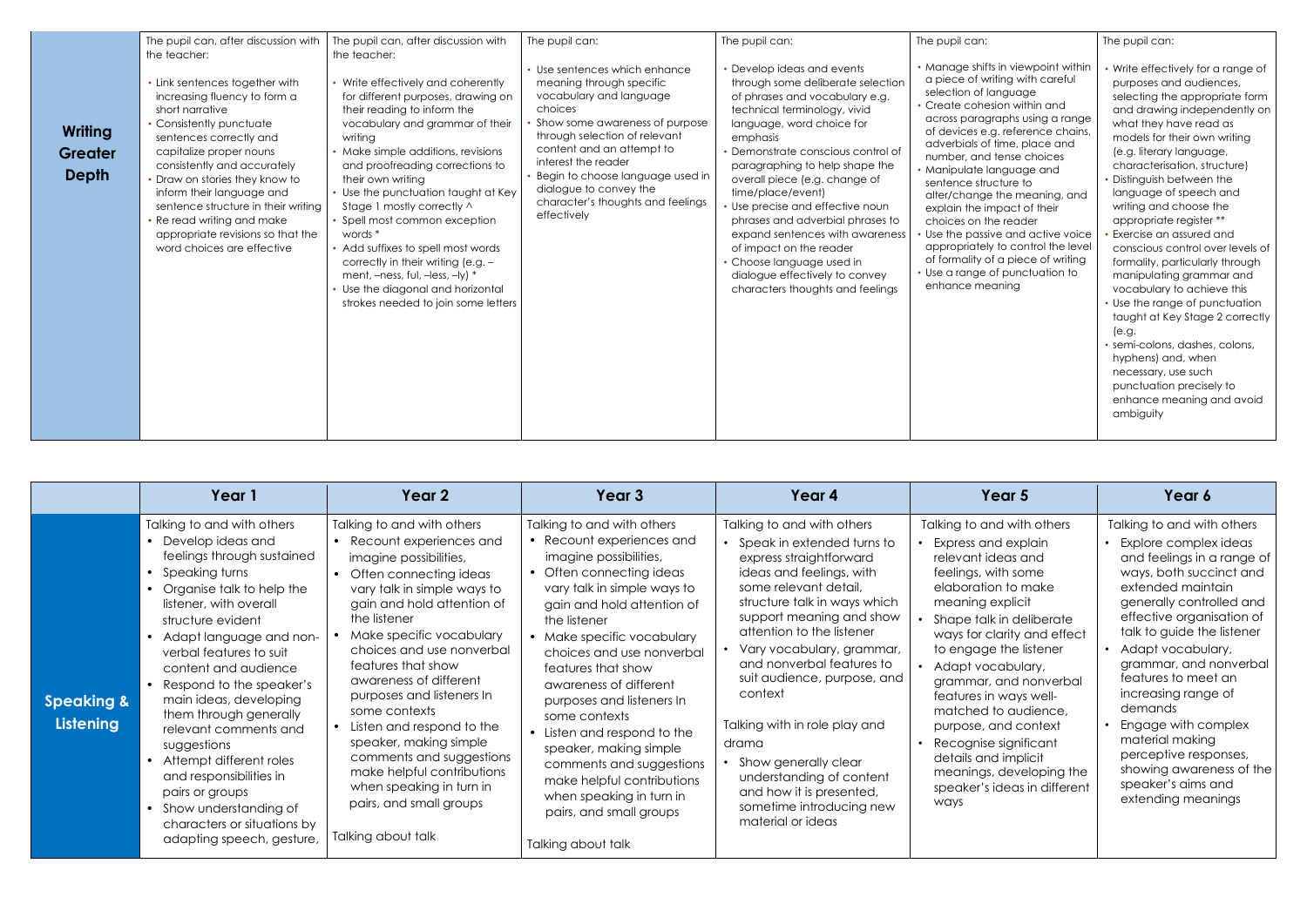| and movement, helping<br>to create roles and<br>scenarios | • Extend experience and<br>ideas, adapting speech,<br>gesture, or movement to<br>simple roles and different<br>scenarios<br>• Show awareness of ways in<br>which speakers vary talk,<br>and why, | • Extend experience and<br>ideas, adapting speech,<br>gesture, or movement to<br>simple roles and different<br>scenarios<br>• Show awareness of ways in<br>which speakers vary talk,<br>and why, | Take on straightforward roles<br>and responsibilities in pairs<br>and groups<br>Talking about talk<br>Convey straightforward<br>ideas about characters and<br>situations, making<br>deliberate choices of<br>speech, gesture, and<br>movement in different role<br>and scenario<br>Show understanding of how<br>and why language choices<br>vary in their own and others'<br>talk in different situations | Talking within role play and<br>drama<br>Sustain roles and<br>responsibilities with<br>independence in pairs or<br>groups, sometimes shaping<br>overall direction of talk<br>with effective contributions<br>Show insight into texts and<br>issues through deliberate<br>choices of speech,<br>gesture, and movement,<br>beginning to sustain and<br>adapt different roles and<br>scenarios<br>Talking about talk<br>Explain features of own<br>and others' language use,<br>showing understanding of<br>effect of varying language<br>for different purposes and<br>situations | Talking within role play and<br>drama<br>• Adopt group roles and<br>responsibilities<br>independently, drawing<br>ideas together and<br>promoting effective<br>discussion<br>Talking about talk<br>• Demonstrate empathy<br>and understanding<br>through flexible choices<br>of speech, gesture, and<br>movement, adapting<br>roles convincingly to<br>explore ideas and issues<br>Analyse meaning and<br>impact of spoken<br>language variation,<br>exploring significant<br>details in own and others'<br>language |
|-----------------------------------------------------------|--------------------------------------------------------------------------------------------------------------------------------------------------------------------------------------------------|--------------------------------------------------------------------------------------------------------------------------------------------------------------------------------------------------|-----------------------------------------------------------------------------------------------------------------------------------------------------------------------------------------------------------------------------------------------------------------------------------------------------------------------------------------------------------------------------------------------------------|---------------------------------------------------------------------------------------------------------------------------------------------------------------------------------------------------------------------------------------------------------------------------------------------------------------------------------------------------------------------------------------------------------------------------------------------------------------------------------------------------------------------------------------------------------------------------------|----------------------------------------------------------------------------------------------------------------------------------------------------------------------------------------------------------------------------------------------------------------------------------------------------------------------------------------------------------------------------------------------------------------------------------------------------------------------------------------------------------------------|
|                                                           |                                                                                                                                                                                                  |                                                                                                                                                                                                  |                                                                                                                                                                                                                                                                                                                                                                                                           |                                                                                                                                                                                                                                                                                                                                                                                                                                                                                                                                                                                 |                                                                                                                                                                                                                                                                                                                                                                                                                                                                                                                      |

|             | <b>Grammar, Punctuation &amp; Spelling</b> |                                                                                                                                                                                                                                                                                             |                                                                                           |                                                                                                                                                                                                                                                                              |                                                      |  |  |  |
|-------------|--------------------------------------------|---------------------------------------------------------------------------------------------------------------------------------------------------------------------------------------------------------------------------------------------------------------------------------------------|-------------------------------------------------------------------------------------------|------------------------------------------------------------------------------------------------------------------------------------------------------------------------------------------------------------------------------------------------------------------------------|------------------------------------------------------|--|--|--|
| <b>YEAR</b> | <b>WORD</b>                                | <b>SENTENCE</b>                                                                                                                                                                                                                                                                             | <b>TEXT</b>                                                                               | <b>PUNCTUATION</b>                                                                                                                                                                                                                                                           | <b>TERMINOLOGY</b>                                   |  |  |  |
|             |                                            | Write own name.<br>Write labels & captions.<br>Begin to form simple sentences using nouns,<br>verbs, pronouns, prepositional words.<br>Write sentences to match pictures or<br>sequences of pictures.<br>Accurate letter formation using correct<br>sequence of movements to write letters. | To know that words are ordered from<br>left to right.<br>Separation of words with spaces. | To use a capital letter for names and the start of their own<br>name.<br>To use a capital letter for the personal pronoun "I".<br>Begin to use full stops and capital letters, showing<br>understanding of the concept of a sentence.<br><b>Punctuation to master:</b><br>CL | word, sentence, letter,<br>capital letter, full stop |  |  |  |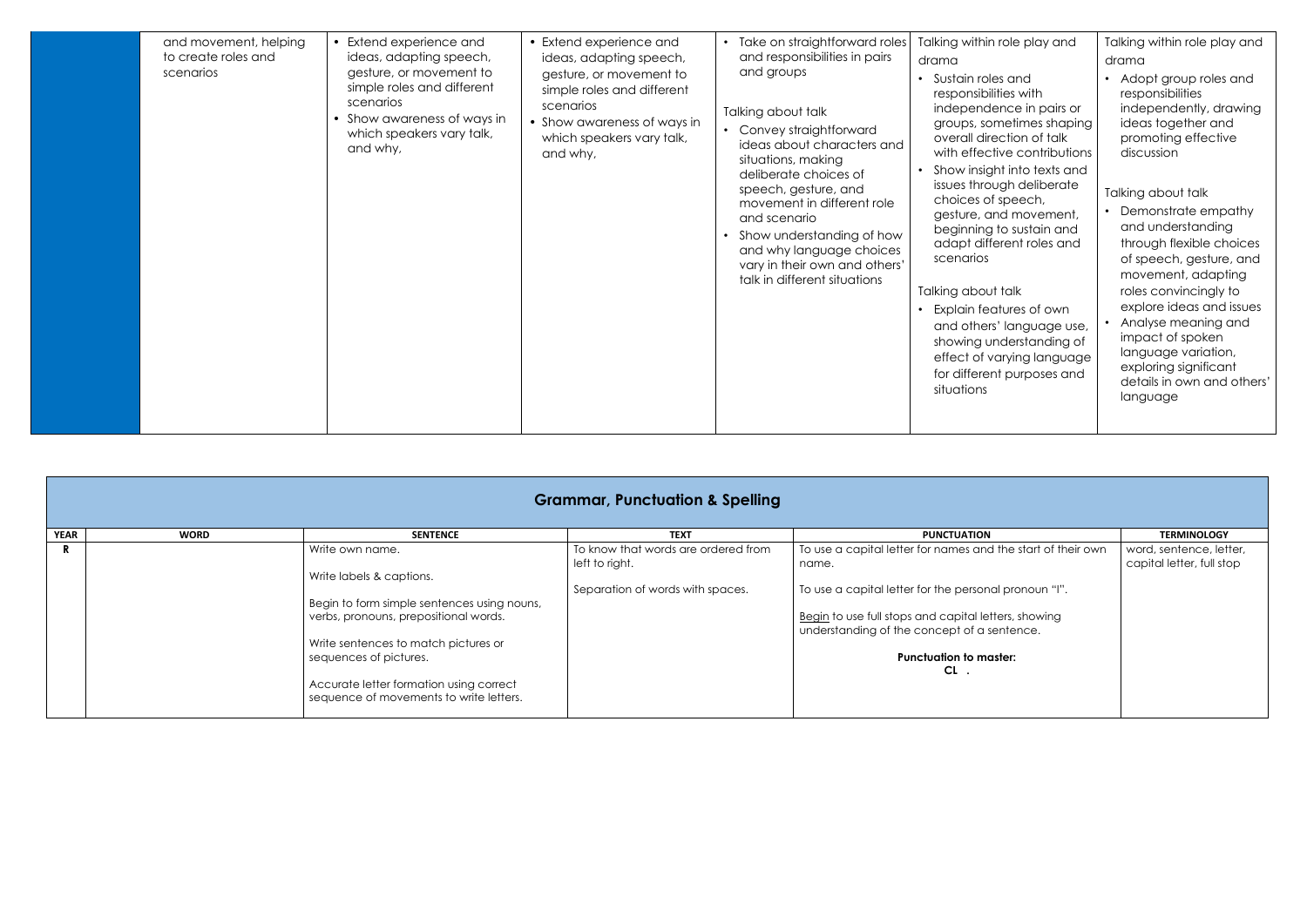| Regular plural noun suffixes -s or -es<br>(e.g. dog, dogs; wish, wishes)<br>Suffixes that can be added to verbs<br>(e.g. helping, helped, helper)<br>How the prefix un- changes the<br>meaning of verbs and adjectives<br>(negation, e.g. unkind, or undoing,<br>e.g. untie the boat)<br>Vowels and consonants.                                                                                                                                                                                                                                                                                                                                                                                           | Know that the names of people, places, days<br>of the week etc. begin with a capital letter and<br>that these are 'nouns'.<br>To use the term 'verb' appropriately and to<br>understand the function of verbs in sentences<br>through:<br>•Noticing that sentences cannot make sense<br>without them<br>• Collecting and classifying examples of verbs<br>from own reading and own knowledge e.g.<br>run, chase, sprint; eat, consume, gobble<br>Verbs: regular past tense (-ed)<br>Verbs: Irregular E.g. did/done (has)<br>To use "and" to join words and two simple<br>sentences.                                                                                                                                                                                                                                                                                                                                                                                                                                                                                                                                                                                                                                                                                                                                               | Sentence 'building' - form simple<br>sentences by combining a noun, verb,<br>pronoun and/or prepositional word.<br>Teach: Sequence simple sentences with<br>one verb to form short narratives.                                                                                                                                                                                                                                                                                                                                                                                                                                                                                                                                                                                                                                                                                                                                                                                                                                                                                                                                                                                                          | To use capital letters for the personal pronoun "I", for<br>names and for the first word in a sentence.<br>To understand other common uses of capitalisation e.g. for<br>the days of the week, names of places, personal titles (Mr,<br>Miss), headings, book titles.<br>To end a sentence with a full stop.<br>To add question marks to questions (what, where, who,<br>how, why, when?)<br>No. 16'5 Bums On A Rugby Post'<br>Introduction to using an exclamation mark to denote<br>strong emotion (surprise, fear, joy, danger) and to show a<br>command.<br><b>Punctuation to master:</b> |
|-----------------------------------------------------------------------------------------------------------------------------------------------------------------------------------------------------------------------------------------------------------------------------------------------------------------------------------------------------------------------------------------------------------------------------------------------------------------------------------------------------------------------------------------------------------------------------------------------------------------------------------------------------------------------------------------------------------|-----------------------------------------------------------------------------------------------------------------------------------------------------------------------------------------------------------------------------------------------------------------------------------------------------------------------------------------------------------------------------------------------------------------------------------------------------------------------------------------------------------------------------------------------------------------------------------------------------------------------------------------------------------------------------------------------------------------------------------------------------------------------------------------------------------------------------------------------------------------------------------------------------------------------------------------------------------------------------------------------------------------------------------------------------------------------------------------------------------------------------------------------------------------------------------------------------------------------------------------------------------------------------------------------------------------------------------|---------------------------------------------------------------------------------------------------------------------------------------------------------------------------------------------------------------------------------------------------------------------------------------------------------------------------------------------------------------------------------------------------------------------------------------------------------------------------------------------------------------------------------------------------------------------------------------------------------------------------------------------------------------------------------------------------------------------------------------------------------------------------------------------------------------------------------------------------------------------------------------------------------------------------------------------------------------------------------------------------------------------------------------------------------------------------------------------------------------------------------------------------------------------------------------------------------|-----------------------------------------------------------------------------------------------------------------------------------------------------------------------------------------------------------------------------------------------------------------------------------------------------------------------------------------------------------------------------------------------------------------------------------------------------------------------------------------------------------------------------------------------------------------------------------------------|
|                                                                                                                                                                                                                                                                                                                                                                                                                                                                                                                                                                                                                                                                                                           |                                                                                                                                                                                                                                                                                                                                                                                                                                                                                                                                                                                                                                                                                                                                                                                                                                                                                                                                                                                                                                                                                                                                                                                                                                                                                                                                   |                                                                                                                                                                                                                                                                                                                                                                                                                                                                                                                                                                                                                                                                                                                                                                                                                                                                                                                                                                                                                                                                                                                                                                                                         | CL . ? !                                                                                                                                                                                                                                                                                                                                                                                                                                                                                                                                                                                      |
| $\overline{2}$<br>Formation of nouns using suffixes such<br>as-ness, -er<br>Formation of adjectives using suffixes<br>such as -ful,<br>$-less$<br>Use of the suffixes -er and -est to form<br>comparisons of adjectives and<br>adverbs<br>Introduce use of the determiners a or<br>an according to whether the next<br>word begins with a consonant or a<br>vowel (e.g. a rock, an open box)<br>To develop basic knowledge and<br>understanding of pluralisation through:<br>•recognising the use of singular and<br>plural forms in speech and through<br>shared writing<br>• transforming sentences from singular<br>to plural and vice versa, noting which<br>words have to change and which do<br>not | Revise word classes: verbs and nouns (teach<br>the concept of proper and common)<br>To use the term 'adjective' appropriately and<br>to understand the function of adjectives in<br>sentences through:<br>•Identifying adjectives in shared reading &<br>discussing and defining what they have in<br>common i.e. words which qualify nouns<br>• Experimenting with deleting and substituting<br>adjectives and noting the effects on meaning<br>•Collecting and classifying adjectives, e.g. for<br>colours, sizes, moods<br>• Experimenting with the impact of different<br>adjectives through shared writing<br>To use expanded noun phrases, choosing<br>adjectives for description and specification.<br>E.g. The blue butterfly.<br>Introduce time adverbs and adverbials (e.g.<br>later, first, in winter, at night).<br>To use a greater variety of connectives to join<br>two sentences. E.g. Subordination (using when,<br>if, that, because) and co-ordination (using or,<br>and, but). No. 1 B.O.Y.S<br>To understand how the grammatical patterns<br>in a sentence indicate its function as a<br>statement, question, exclamation or<br>command.<br>To turn statements into questions, learning a<br>range of "wh" words, typically used to open<br>questions: what, where, when, who, and to<br>add question marks. | Correct choice and consistent use of<br>standard forms of past and present<br>tense verbs in speaking and writing, e.g.<br>catch/caught, see/saw, go/went,<br>did/done, give/gave and to use the<br>past tense consistently for narration.<br>Use of the progressive form of verbs in<br>the present and past tense to mark<br>actions in progress. E.g. She is<br>drumming; he was shouting).<br>Person verb agreement (I run, you run,<br>he runs, they run).<br>To understand the need for<br>grammatical agreement, matching<br>verbs to nouns/pronouns, e.g. I am; the<br>children are.<br>To reread own writing to check for<br>grammatical sense (cohesion) and<br>accuracy (agreement) - identify errors<br>and suggest alternative constructions.<br>To use a variety of simple organisational<br>devices e.g. arrows, lines, boxes, keys,<br>to indicate sequences and<br>relationships.<br>Teach: A simple sentence has one verb;<br>Compound sentences are two or more<br>simple sentences joined together.<br>Compound sentences are joined by a<br>conjunction such as 'and', 'but',<br>'because'. E.g. Harry fell down, broke<br>his wrist and was taken to hospital in an<br>ambulance. | Consolidate the above plus<br>To write in clear sentences using capital letters, full stops,<br>question marks and exclamation marks accurately.<br>To use commas to separate items in a list. No. 17 'List<br>Sentences'<br>To use an apostrophe to mark missing letters in contracted<br>forms. E.g. Didn't<br>Introduction of speech marks: To identify speech marks in<br>reading, understand their purpose, use the term correctly.<br><b>Punctuation to master:</b><br>CL. ? !                                                                                                          |

| al pronoun "I", for<br>ntence.<br>of capitalisation e.g. for<br>ces, personal titles (Mr, | word, sentence, letter,<br>capital letter, full stop,<br>punctuation, question<br>mark, exclamation mark,<br>singular, plural |
|-------------------------------------------------------------------------------------------|-------------------------------------------------------------------------------------------------------------------------------|
| (what, where, who,                                                                        |                                                                                                                               |
| n mark to denote<br>anger) and to show a                                                  |                                                                                                                               |
| aster:                                                                                    |                                                                                                                               |
| pital letters, full stops,<br>arks accurately.                                            | Noun, noun phrase,<br>statement, question,<br>exclamation, command,<br>compound, adjective,<br>verb, suffix, tense (past,     |
| i a list. <mark>No. 17 'List</mark>                                                       | present), comma,<br>apostrophe                                                                                                |
| ng letters in contracted                                                                  |                                                                                                                               |
| entify speech marks in<br>use the term correctly.                                         |                                                                                                                               |
| aster:                                                                                    |                                                                                                                               |
|                                                                                           |                                                                                                                               |
|                                                                                           |                                                                                                                               |
|                                                                                           |                                                                                                                               |
|                                                                                           |                                                                                                                               |
|                                                                                           |                                                                                                                               |
|                                                                                           |                                                                                                                               |
|                                                                                           |                                                                                                                               |
|                                                                                           |                                                                                                                               |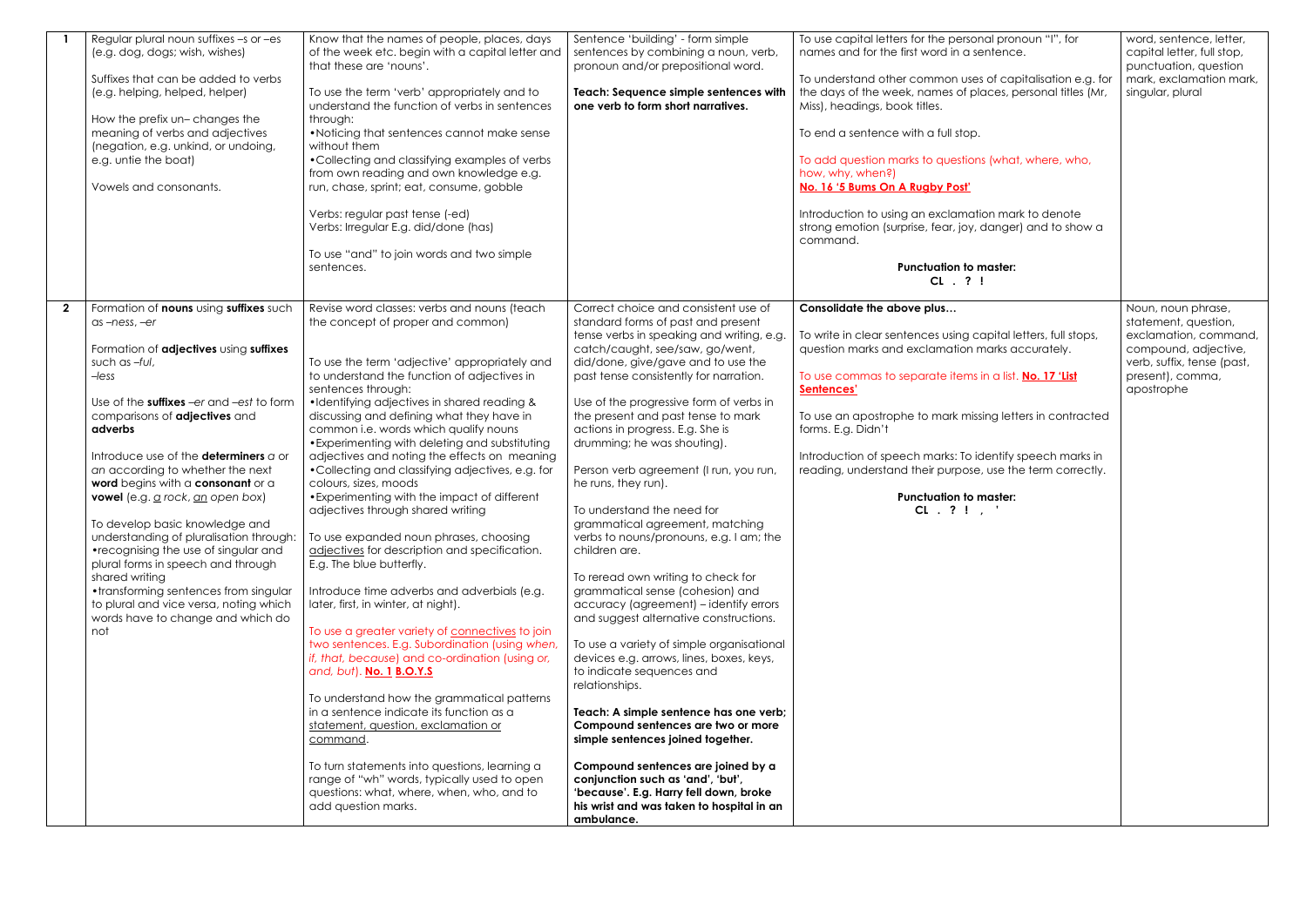|             |                                                                    | To compare a variety of forms of questions                                                           |                                                                                     |                                                              |                                      |
|-------------|--------------------------------------------------------------------|------------------------------------------------------------------------------------------------------|-------------------------------------------------------------------------------------|--------------------------------------------------------------|--------------------------------------|
|             |                                                                    | from texts, e.g. asking for help, asking the time,                                                   |                                                                                     |                                                              |                                      |
|             |                                                                    | asking someone to be quiet.                                                                          |                                                                                     |                                                              |                                      |
| $3^{\circ}$ | Formation of nouns using a range of                                | Revise word classes: verb, adjective, common                                                         | Consistent use of the correct past and                                              | Consolidate the above plus                                   | Adverb, preposition,                 |
|             | prefixes, such as super-, anti-, auto-                             | noun and proper noun. No. 2 '2Ad'.                                                                   | present tense, including irregular forms.                                           |                                                              | conjunction, word family,            |
|             |                                                                    |                                                                                                      |                                                                                     | To understand the basic conventions of speech                | prefix, clause,                      |
|             | Use of the <b>determiners</b> a or an                              | Experiment with adjectives to create impact                                                          | To use the term 'pronoun' appropriately                                             | punctuation through:                                         | subordinate clause,                  |
|             | according to whether the next word                                 | and continue to use noun phrases expanded                                                            | and to understand the function of                                                   | •identifying speech marks in reading, understanding that     | direct speech,                       |
|             | begins with a consonant or a vowel<br>(e.g. g rock, an open box)   | by the addition of modifying adjectives.                                                             | pronouns in sentences through:<br>• choosing nouns and pronouns for                 | speech marks are only put around the actual words<br>spoken  | consonant, vowel,<br>inverted commas |
|             |                                                                    | Change verbs to improve interest. E.g. ate =                                                         | clarity and cohesion and to avoid                                                   | • beginning to use speech marks in own writing               |                                      |
|             | Use of article 'an' with words                                     | gobbled.                                                                                             | repetition;                                                                         | • using capital letters to mark the start of direct speech   |                                      |
|             | beginning with a silent 'h'. E.g. An                               |                                                                                                      | • substituting pronouns for common and                                              | • to use the term 'inverted commas' in relation to           |                                      |
|             | hour.                                                              | Introduce the term 'adverb'; extend                                                                  | proper nouns in own writing;                                                        | punctuating direct speech                                    |                                      |
|             |                                                                    | knowledge and understanding of adverbs                                                               | ·distinguishing personal pronouns, e.g. I,                                          |                                                              |                                      |
|             | Word families based on common                                      | through:                                                                                             | you, him, it and possessive pronouns,                                               | Capital letter development: To use capitalisation for new    |                                      |
|             | words                                                              | ·Identifying common adverbs with ly suffix and                                                       | e.g. my, yours, hers;                                                               | lines in poetry.                                             |                                      |
|             | To develop knowledge and                                           | discussing their impact on the meaning of<br>sentences                                               | • distinguishing the 1st, 2nd, 3rd person<br>forms of pronouns e.g. I, me, we; you; | Full stop development: Understand the use of a full stop for |                                      |
|             | understanding of pluralisation through:                            | • Noticing where they occur in sentences and                                                         | she, her, them investigating the                                                    | abbreviation. E.g. Dr. Understand the use of a full stop     |                                      |
|             | • understanding the term "collective                               | how they are used to qualify the meaning of                                                          | contexts and purposes for using                                                     | when a word has been made shorter. E.g. Manchester Utd.      |                                      |
|             | noun" and collecting examples -                                    | verbs                                                                                                | pronouns in different persons                                                       |                                                              |                                      |
|             | experimenting with inventing other                                 | • Collecting and classifying examples of                                                             | • investigating how pronouns are used                                               | To use the apostrophe to show ownership for singular         |                                      |
|             | collective nouns                                                   | adverbs, e.g. for speed: swiftly, rapidly,                                                           | to mark gender: he, she, they, his, her                                             | possession. E.g. Sam's pencil, the girl's name.              |                                      |
|             | • noticing which nouns can be<br>pluralized and which cannot, e.g. | sluggishly; light: brilliantly, dimly                                                                | etc.                                                                                | <b>Punctuation to master:</b>                                |                                      |
|             | trousers, rain                                                     | .Investigating the effects of substituting<br>adverbs in clauses or sentences, e.g. They left        | To ensure grammatical agreement in                                                  | CL . ? ! , $'$ ""                                            |                                      |
|             | Introduce the concept of abstract                                  | the house ly                                                                                         | speech and writing of pronouns and                                                  |                                                              |                                      |
|             | nouns - feelings, thoughts.                                        |                                                                                                      | verbs, e.g. I am, we are, in standard                                               |                                                              |                                      |
|             |                                                                    | Experiment with deleting words (nouns, verbs,                                                        | English                                                                             |                                                              |                                      |
|             | Introduce figures of speech - simile.                              | prepositions, adjectives, adverbs) in sentences                                                      |                                                                                     |                                                              |                                      |
|             | No. 3 'Simile'                                                     | to see which are essential to retain meaning                                                         | To understand the differences between                                               |                                                              |                                      |
|             | Introduce 'opposite words'                                         | and which are not.                                                                                   | verbs in the 1st, 2nd, and 3rd person,<br>e.g. I/we do, you do, he/she/does, they   |                                                              |                                      |
|             | (antonyms)                                                         | Use adverbials of time, place and manner/                                                            | do, through                                                                         |                                                              |                                      |
|             |                                                                    | (e.g. at midnight, over the hill).                                                                   | • Collecting and categorising examples                                              |                                                              |                                      |
|             |                                                                    |                                                                                                      | and noting the differences between the                                              |                                                              |                                      |
|             |                                                                    | To use the term 'preposition' appropriately                                                          | singular and plural persons                                                         |                                                              |                                      |
|             |                                                                    | and to understand the function of prepositions<br>in sentences through:                              | • Discussing the purposes for which<br>each can be used                             |                                                              |                                      |
|             |                                                                    | • Searching for, identifying and classifying a                                                       | • Relating to different types of text, e.g.                                         |                                                              |                                      |
|             |                                                                    | range of prepositions                                                                                | 1st person for diaries and personal                                                 |                                                              |                                      |
|             |                                                                    | • Experimenting with substituting different                                                          | letters, 2nd person for instructions and                                            |                                                              |                                      |
|             |                                                                    | prepositions and their effect on meaning.                                                            | directions, 3rd person for narrative,                                               |                                                              |                                      |
|             |                                                                    |                                                                                                      | recounts                                                                            |                                                              |                                      |
|             |                                                                    | Vary sentence structure/connect ideas by<br>expressing time, place and cause using:                  | • Experimenting with transforming<br>sentences and noting which words               |                                                              |                                      |
|             |                                                                    | (time) conjunctions (e.g.                                                                            | need to be changed                                                                  |                                                              |                                      |
|             |                                                                    | when, before, after, while, until, because);                                                         |                                                                                     |                                                              |                                      |
|             |                                                                    | adverbs (e.g. then, next, soon, therefore);                                                          | Use of the present perfect form of verbs                                            |                                                              |                                      |
|             |                                                                    | prepositions (e.g. before, after, during, in,                                                        | instead of the simple past. E.g. 'He has                                            |                                                              |                                      |
|             |                                                                    | because, of)                                                                                         | gone out to play' contrasted with 'He                                               |                                                              |                                      |
|             |                                                                    |                                                                                                      | went out to play'.                                                                  |                                                              |                                      |
|             |                                                                    | Vary sentence structure, by exploring different<br>'ing' openers (e.g. Stumbling through the trees). | Introduction to paragraphs as a way to                                              |                                                              |                                      |
|             |                                                                    |                                                                                                      | group material.                                                                     |                                                              |                                      |
|             |                                                                    | Introduce 1-ed openers (to support No. 4 '3-ed                                                       | To investigate and recognise a range of                                             |                                                              |                                      |
|             |                                                                    | openers').                                                                                           | other ways of presenting texts e.g.                                                 |                                                              |                                      |
|             |                                                                    |                                                                                                      | speech bubbles, enlarged, bold or                                                   |                                                              |                                      |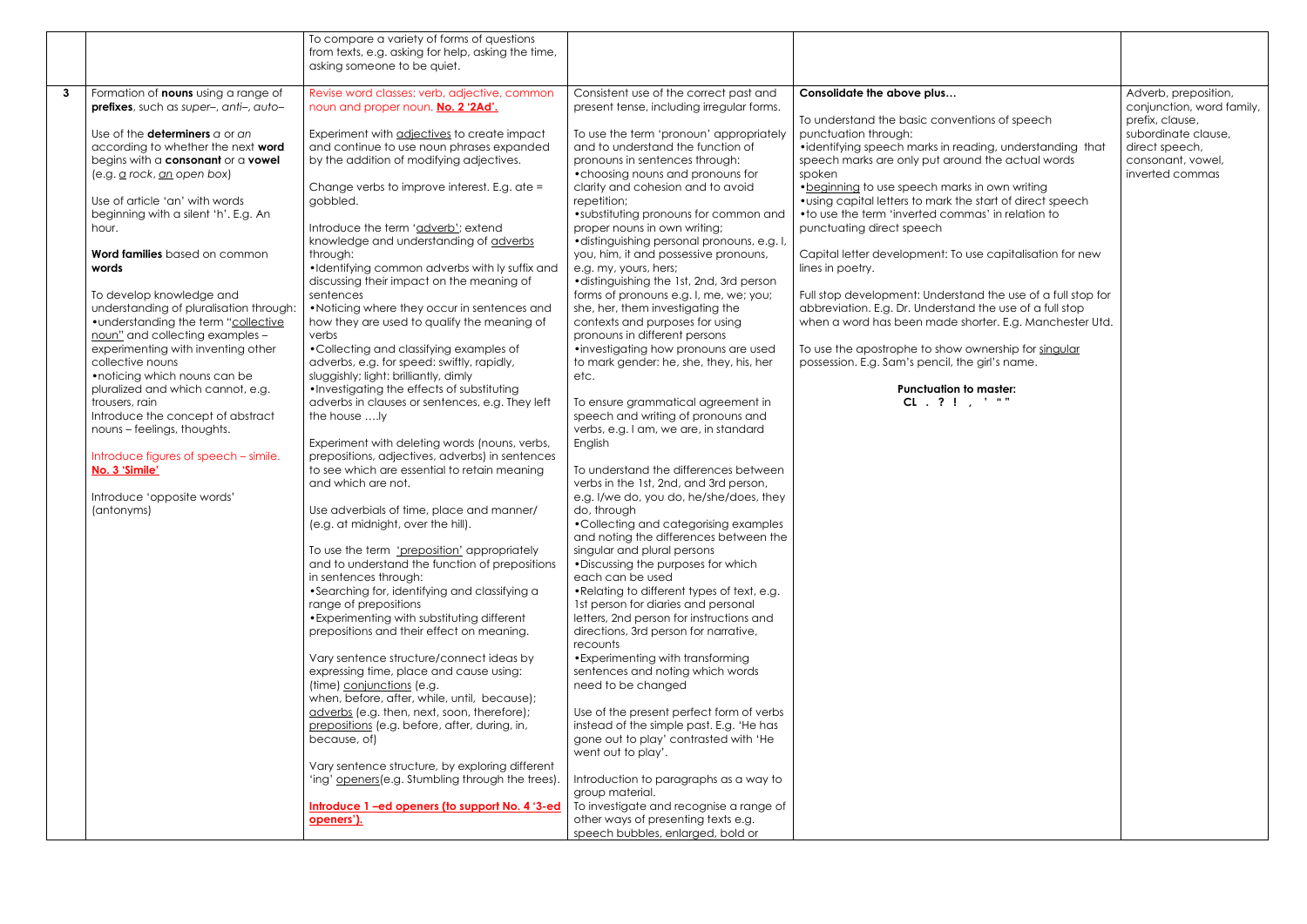|                                                                                    | Vary sentence structure, by exploring different<br>'ly' openers (e.g. Angrily, the man )           | italicised print, captions, headings and<br>sub-headings.<br>Use of headings and sub-headings to<br>aid presentation.<br>Further develop sentence work relating<br>to the main clause and dependent<br>clause;<br>Teach: Sentence with two verbs of<br>equal weight is a compound sentence.<br>Complex sentence contains a main<br>clause and a subordinate clause.<br>Teach: independent use of dictionaries,<br>thesauri, reference books, internet<br>research skills etc. |                                                                                                                                                                            |                                                          |
|------------------------------------------------------------------------------------|----------------------------------------------------------------------------------------------------|-------------------------------------------------------------------------------------------------------------------------------------------------------------------------------------------------------------------------------------------------------------------------------------------------------------------------------------------------------------------------------------------------------------------------------------------------------------------------------|----------------------------------------------------------------------------------------------------------------------------------------------------------------------------|----------------------------------------------------------|
|                                                                                    |                                                                                                    |                                                                                                                                                                                                                                                                                                                                                                                                                                                                               |                                                                                                                                                                            |                                                          |
| The grammatical difference between<br>plural and possessive -s                     | Further work on prepositions.<br>No. 15 Introduce double ly ending                                 | To understand and use the term 'tense'<br>in relation to verbs<br>• To know that tense refers to time                                                                                                                                                                                                                                                                                                                                                                         | From reading, to further understand how dialogue is set<br>out, e.g. on separate lines for alternate speakers in<br>narrative, and the positioning of commas before speech | determiner, pronoun,<br>possessive pronoun,<br>adverbial |
| Standard English forms for verb<br>inflections instead of local spoken             |                                                                                                    | • To know that one test of whether a<br>word is a verb is whether or not its tense                                                                                                                                                                                                                                                                                                                                                                                            | marks.                                                                                                                                                                     |                                                          |
| forms (e.g. we were instead of we                                                  | Use adverbs with greater discrimination in own<br>writing, recognising that not all adverbs end in | can be changed                                                                                                                                                                                                                                                                                                                                                                                                                                                                | To use inverted commas and begin to use other                                                                                                                              |                                                          |
| was, or I did instead of I done)                                                   | 'ly' e.g. almost, fast, often.                                                                     | •To compare sentences from different                                                                                                                                                                                                                                                                                                                                                                                                                                          | punctuation to indicate direct speech. E.g. a comma after                                                                                                                  |                                                          |
| To extend knowledge, understanding                                                 | Fronted adverbials. E.g. Later that day, I heard                                                   | text types e.g. narrative in past tense,<br>explanations in present tense,                                                                                                                                                                                                                                                                                                                                                                                                    | the reporting clause; end punctuation within inverted<br>commas. (E.g. The conductor shouted, "Sit down!")                                                                 |                                                          |
| and use of expressive and figurative                                               | the bad news; Tears trickling down his face,                                                       | forecasts/directions in future tense                                                                                                                                                                                                                                                                                                                                                                                                                                          |                                                                                                                                                                            |                                                          |
| language in stories and poetry                                                     | James closed the heavy door behind him.)                                                           | •To develop an awareness of how                                                                                                                                                                                                                                                                                                                                                                                                                                               | Use of commas after fronted adverbials. E.g. Later that                                                                                                                    |                                                          |
| through:<br>• Constructing adjectival phrases                                      | Use noun phrases expanded by the addition of                                                       | tense relates to purpose and structure<br>of text.                                                                                                                                                                                                                                                                                                                                                                                                                            | day, I heard the bad news.                                                                                                                                                 |                                                          |
| • Examining comparative and                                                        | modifying adjectives, nouns and preposition                                                        |                                                                                                                                                                                                                                                                                                                                                                                                                                                                               | Begin to understand the function of commas in sentences                                                                                                                    |                                                          |
| superlative adjectives                                                             | phrases (e.g. 'the teacher' becomes                                                                | Future tense.                                                                                                                                                                                                                                                                                                                                                                                                                                                                 | through becoming aware of the use of commas in marking                                                                                                                     |                                                          |
| • Comparing adjectives on a scale of<br>intensity (e.g. hot, warm, tepid,          | expanded to 'the strict maths teacher with the<br>curly hair').                                    | Consistently use the 1st and 3rd person                                                                                                                                                                                                                                                                                                                                                                                                                                       | grammatical boundaries within sentences to make<br>meaning clearer.                                                                                                        |                                                          |
| lukewarm, chilly, cold)                                                            |                                                                                                    | correctly.                                                                                                                                                                                                                                                                                                                                                                                                                                                                    | E.g. Julie says her sister is ill.                                                                                                                                         |                                                          |
| • Relating them to the suffixes which<br>indicate degrees of intensity (e.g. -ish, | Use adjectival phrases. E.g. biting cold wind.                                                     | Appropriate choice of noun and                                                                                                                                                                                                                                                                                                                                                                                                                                                | Julie, says her sister, is ill. No 7 'Verb Person'                                                                                                                         |                                                          |
| -er, -est)                                                                         |                                                                                                    | pronoun within and across sentences to                                                                                                                                                                                                                                                                                                                                                                                                                                        | To use apostrophes to mark singular and plural possession                                                                                                                  |                                                          |
| • Relating them to adverbs which                                                   |                                                                                                    | aid cohesion and to avoid repetition.                                                                                                                                                                                                                                                                                                                                                                                                                                         | through:                                                                                                                                                                   |                                                          |
| indicate degrees of intensity (e.g.<br>very, quite, more, most) and through        | Vary sentence structure, by exploring different                                                    | To begin to use paragraphs to organise                                                                                                                                                                                                                                                                                                                                                                                                                                        | •Identifying possessive apostrophes in reading and to<br>whom or what they refer                                                                                           |                                                          |
| investigating words which can be                                                   | 'ed' openers (e.g. Rooted to the spot) Teach                                                       | ideas around a theme.                                                                                                                                                                                                                                                                                                                                                                                                                                                         | • Understanding the basic rules for apostrophising singular                                                                                                                |                                                          |
| intensified in these ways and words                                                | 2-ed openers to support no. 4 '3-ed openers'                                                       |                                                                                                                                                                                                                                                                                                                                                                                                                                                                               | nouns, e.g. the man's hat; for plural nouns ending in "s",                                                                                                                 |                                                          |
| which cannot                                                                       | Begin to vary sentence structure, using different                                                  | To be aware of the use of connectives<br>to link paragraphs, e.g. Adverbs,                                                                                                                                                                                                                                                                                                                                                                                                    | e.g. The doctors' surgery and for irregular plural nouns e.g.<br>children's playground                                                                                     |                                                          |
| Collective nouns.                                                                  | ed-ing-ly openers. Teach No 7 'Verb Person' &                                                      | adverbial phrases, conjunctions, to                                                                                                                                                                                                                                                                                                                                                                                                                                           | • Distinguishing between uses of the apostrophe for                                                                                                                        |                                                          |
|                                                                                    | No 23 '-ing, --ed'; Introduce No. 10 'Emotion                                                      | structure an argument, e.g. "If ,                                                                                                                                                                                                                                                                                                                                                                                                                                             | contraction and possession                                                                                                                                                 |                                                          |
| Further work on Antonyms.                                                          | <b>Word (comma)</b>                                                                                | then", "on the other hand", "finally",<br>"so".                                                                                                                                                                                                                                                                                                                                                                                                                               | • Using the apostrophe appropriately in their own writing for<br>both contraction and possession.                                                                          |                                                          |
| Develop understanding of Synonyms<br>and the use of a thesaurus.                   | To understand the significance of word order,<br>e.g. some re-orderings destroy meaning; some      |                                                                                                                                                                                                                                                                                                                                                                                                                                                                               |                                                                                                                                                                            |                                                          |
| Figures of speech - Similes; introduce                                             | make sense but change meaning; sentences                                                           | Explore adverbial phrases to answer the<br>questions: how, where, when or why                                                                                                                                                                                                                                                                                                                                                                                                 | To recognise how commas, connectives and full stops are<br>used to join and separate clauses.                                                                              |                                                          |
| Metaphors through reading.                                                         | can be reordered to retain meaning                                                                 | e.g. Last night, Danielle drove her car                                                                                                                                                                                                                                                                                                                                                                                                                                       |                                                                                                                                                                            |                                                          |
| Know special effects words:                                                        | (sometimes adding words); subsequent words<br>are governed be preceding ones.                      | carefully down the road, as it was<br>snowing heavily.                                                                                                                                                                                                                                                                                                                                                                                                                        | To identify the common punctuation marks including<br>commas, colons, brackets, hyphens, dash, semi-colons                                                                 |                                                          |
| Alliteration                                                                       |                                                                                                    |                                                                                                                                                                                                                                                                                                                                                                                                                                                                               | and speech marks, and to respond to them appropriately                                                                                                                     |                                                          |
| Onomatopoeia                                                                       |                                                                                                    | How did she drive – carefully (adverb)                                                                                                                                                                                                                                                                                                                                                                                                                                        | in reading.                                                                                                                                                                |                                                          |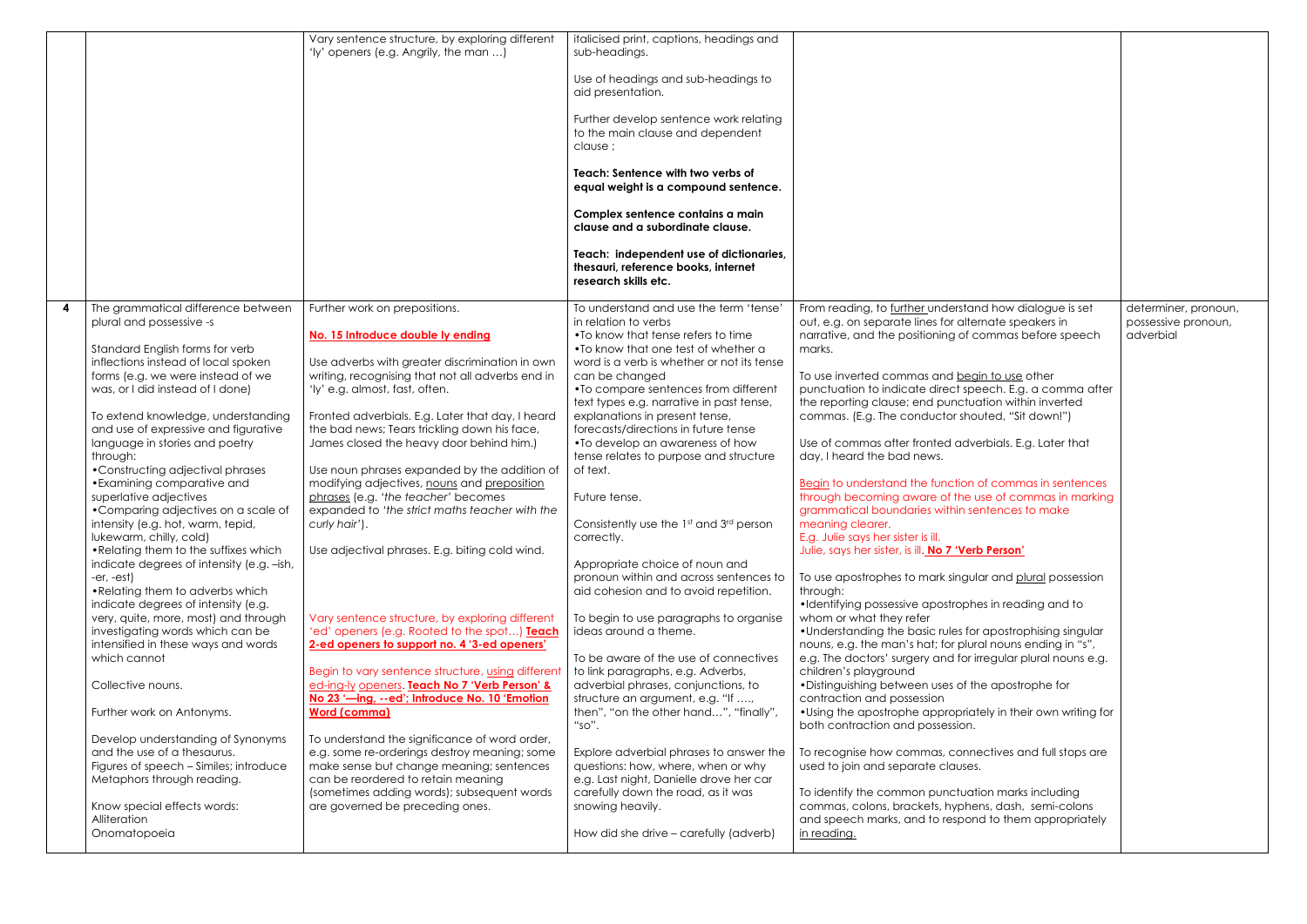|   |                                                                                                                                                                                                                                                                                                                                                                                                                                                                               |                                                                                                                                                                                                                                                                                                                                                                                                                                                                                                                                                                                                                                                                                                                                                                                                                                                                                                                                                                                                                                                                                                                                                                                                                                                                 | Where did she drive - down the road<br>(adverb- where the verb is happening)<br>When did she drive? Last night (adverb-<br>when the verb happened)<br>Teach: Complex sentence contains a<br>main clause and a subordinate clause.<br>Complex sentence can be made up of<br>a single clause (a phrase with one verb)<br>and one or more noun, adjectival or<br>adverbial clauses.<br>Teach: independent use of dictionaries,<br>thesauri, reference books, internet<br>research skills etc.                                                                                                                                                                                                                                                                                                                                                                                                                                                                                                                                                                                                                                                                                                                                                                                                                                                                                                                                            | <b>Punctuation to master:</b><br>$CL$ . ? ! . ' ""<br>Punctuation to discuss in reading:<br>$\frac{1}{2}$ and $\frac{1}{2}$ : ( ) -                                                                                                                                                                                                                                                                                                                                                                                                                                                                                                                                                                                                                                                                                                                                                                                                                                                                                                                                                                                                                                                                             |                                                                                                                           |
|---|-------------------------------------------------------------------------------------------------------------------------------------------------------------------------------------------------------------------------------------------------------------------------------------------------------------------------------------------------------------------------------------------------------------------------------------------------------------------------------|-----------------------------------------------------------------------------------------------------------------------------------------------------------------------------------------------------------------------------------------------------------------------------------------------------------------------------------------------------------------------------------------------------------------------------------------------------------------------------------------------------------------------------------------------------------------------------------------------------------------------------------------------------------------------------------------------------------------------------------------------------------------------------------------------------------------------------------------------------------------------------------------------------------------------------------------------------------------------------------------------------------------------------------------------------------------------------------------------------------------------------------------------------------------------------------------------------------------------------------------------------------------|---------------------------------------------------------------------------------------------------------------------------------------------------------------------------------------------------------------------------------------------------------------------------------------------------------------------------------------------------------------------------------------------------------------------------------------------------------------------------------------------------------------------------------------------------------------------------------------------------------------------------------------------------------------------------------------------------------------------------------------------------------------------------------------------------------------------------------------------------------------------------------------------------------------------------------------------------------------------------------------------------------------------------------------------------------------------------------------------------------------------------------------------------------------------------------------------------------------------------------------------------------------------------------------------------------------------------------------------------------------------------------------------------------------------------------------|-----------------------------------------------------------------------------------------------------------------------------------------------------------------------------------------------------------------------------------------------------------------------------------------------------------------------------------------------------------------------------------------------------------------------------------------------------------------------------------------------------------------------------------------------------------------------------------------------------------------------------------------------------------------------------------------------------------------------------------------------------------------------------------------------------------------------------------------------------------------------------------------------------------------------------------------------------------------------------------------------------------------------------------------------------------------------------------------------------------------------------------------------------------------------------------------------------------------|---------------------------------------------------------------------------------------------------------------------------|
| 5 | Converting <b>nouns</b> or <b>adjectives</b> into<br>verbs using suffixes (e.g. -ate; -ise; -ify)<br>Know noun endings -ment, -ship, -<br>ness, -ence, -ance.<br>Verb prefixes (e.g. dis-,<br>de-, mis-, over- and re-)<br>Revise Collective nouns<br>Further work on Antonyms and<br>Synonyms.<br>Know special effects words:<br>Alliteration<br>Onomatopoeia<br>Figures of speech-Similes, Metaphors;<br>Introduce Personification.<br>No. 22 'Personification of Weather'. | Know all five types of nouns:<br>Common - dog<br>Proper - Sandra<br>Concrete - of real objects<br>Abstract - qualities, feelings<br>Collective - groups<br>Use alternative (powerful) adverbs, verbs and<br>adjectives to make writing more interesting.<br>Revise prepositions and prepositional phrases.<br>Relative clauses beginning with who, which,<br>where, whose, that or an omitted pronoun. No.<br>11 'Noun, which, who, where'.<br>Indicating degrees of possibility using modal<br>verbs (e.g. might, should, will, must) or adverbs<br>(e.g. perhaps, surely).<br>Auxillary verbs - have, was, shall, will<br>Verb forms – active, interrogative, imperative<br>Clauses and phrases - understanding the<br>difference.<br>Using verb phrases to create subtle differences<br>(e.g. she began to run, he might have been).<br>Add phrases to make sentences more precise<br>and detailed (e.g. the extremely poisonous<br>dragon, as quickly as possible, fast-growing<br>fortune).<br>Use a range of 'ed-ing-ly' sentences openers<br>consistently, considering their effect. No. 4 '3-<br>ed openers'. Consolidate No. 10 'Emotion Word<br>(comma)<br>Link clauses in sentences using a range of<br>subordinating and coordinating conjunctions. | To understand the basic conventions of<br>standard English and consider when<br>and why standard English is used:<br>• agreement between nouns and verbs<br>• consistency of tense and subject<br>• avoidance of double negatives<br>• avoidance of non-standard dialect<br>words<br>Use of 'I' and 'me'.<br>To discuss, proof-read and edit their<br>own writing for clarity and correctness,<br>e.g. by creating more complex<br>sentences, using a range of<br>connectives, simplifying clumsy<br>constructions.<br>To adapt writing for different readers<br>and purposes by changing vocabulary,<br>tone and sentence structure to suit, e.g.<br>simplifying for younger readers.<br>To understand the difference between<br>direct and reported speech (e.g. "She<br>said, "I am going" and "She said she<br>was going") e.g. through<br>• Finding and comparing examples from<br>reading<br>• Discussing contexts and reasons for<br>using particular forms and their effects<br>• Transforming direct into reported<br>speech and vice versa, noting changes<br>in punctuation and words that have to<br>be changed or added<br>To extend knowledge, understanding<br>and use of verbs, focussing on:<br>•Tenses: past, present, future;<br>investigating how different tenses are<br>formed by using auxillary verbs e.g.<br>have, was, shall, will<br>• Forms: active, interrogative, imperative<br>•Person: 1st, 2nd, 3rd, | To consolidate using the apostrophe for possession and<br>omission.<br>To use inverted commas and other punctuation<br>accurately to indicate direct speech. E.g. a comma after<br>the reporting clause; end punctuation within inverted<br>commas. (E.g. The conductor shouted, "Sit down!")<br>To use commas to mark grammatical boundaries within<br>sentences/to separate a subordinate clause from the main<br>clause in a sentence. No. 11 'Noun, which, who, where'.<br>To use punctuation accurately in longer, more complex<br>sentences to clarify meaning or to avoid ambiguity.<br>To introduce further punctuation marks: colon (to<br>introduce a list, example or explanation; to punctuate<br>speech in plays). No. 6 'De:De' & No. 18 'Some; others<br>sentences'.<br>To introduce further punctuation marks: brackets (placed<br>around words which give extra information which is not<br>absolutely essential, such as an afterthought, or to explain<br>something new in a sentence). No. 8 'O. (I.) - Outside<br>Inside.<br>Punctuation of bullet points to list information.<br>No. 21 'Short' E.g. Everything failed!<br><b>Punctuation to master:</b><br>$\cdots$ and $\cdots$ : ( ) - | Modal verb, relative<br>pronoun, relative clause,<br>parenthesis, bracket,<br>hyphen, dash, colon,<br>cohesion, ambiguity |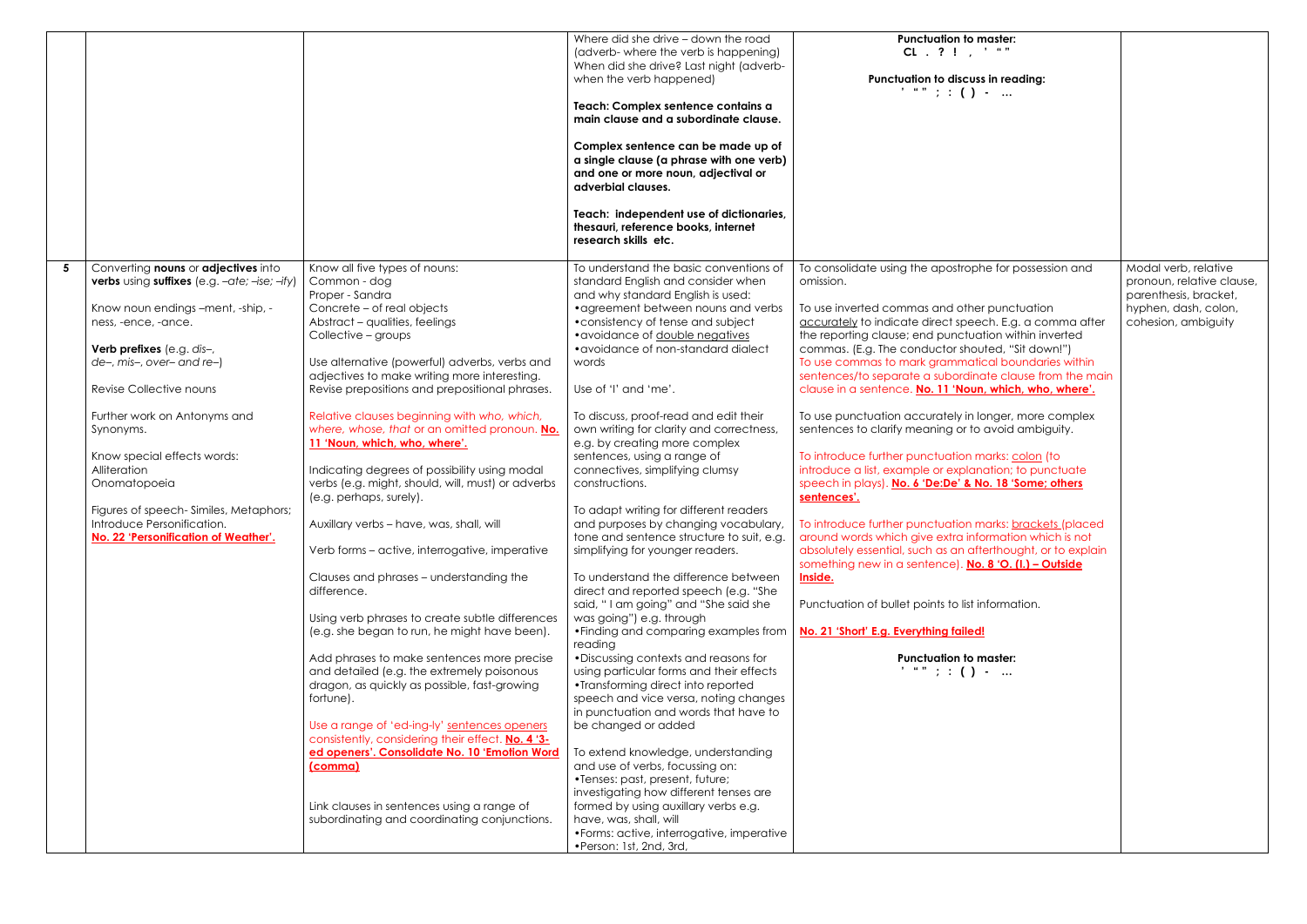|   |                                                                                                                                                                                                                   | Adapt sentence construction to different text<br>types, purposes and readers.<br>E.g. By  investigating word order by<br>examining how far the order of words in<br>sentences can be changed:<br>. Which words are essential to meaning<br>. Which can deleted without damaging the<br>basic meaning<br>. Which words or groups of words can be<br>moved into a different order<br>E.g. By  re-ordering simple sentences, noting<br>the changes which are required in word order<br>and verb forms and discuss the effects of<br>changes.<br>E.g. By  constructing sentences in different<br>ways, while retaining meaning through:<br>•Combining 2 or more sentences<br>• Re-ordering them<br>• Deleting or substituting words<br>. Writing them in more telegraphic ways<br>No. 5 '2 Pairs'.<br>To explore ambiguities that arise from sentence<br>contractions, e.g. through signs and headlines:<br>"police shot man with knife", "nothing acts<br>faster than Anadin", "baby changing room"<br>To use connectives to link clauses within<br>sentences and to link sentences in longer texts. | •Identify and classify examples from<br>reading<br>• Experimenting with transforming<br>tense/form/person in these examples -<br>discuss changes that need to be made<br>and effects on meaning<br>To ensure that, in using pronouns, it is<br>clear to what or whom they refer.<br>To investigate clauses through:<br>•Identifying the main clause in a long<br>sentence<br>•Investigating sentences which contain<br>more than one clause<br>• Understand how clauses are<br>connected (e.g. by combining 3 short<br>sentences into 1)<br>Use paragraphs to signal change in<br>time, scene, mood, action or person.<br>To link ideas across paragraphs using<br>adverbials of time (e.g. later), place<br>(e.g. nearby) and number (e.g.<br>secondly).<br>Explore devices to build cohesion within<br>a paragraph (e.g. then, after that, this,<br>firstly).<br>To identify the imperative form in<br>instructional writing and the past tense<br>in recounts; To use this awareness when<br>writing for these purposes.<br>To be aware of the differences<br>between spoken and written language,<br>including:<br>• The need for writing to make sense<br>away from immediate context<br>•The use of punctuation to replace<br>intonation, pauses, gestures<br>•The use of complete sentences<br>Teach: Revise composition of simple,<br>compound and complex sentences<br>and the essential points of Grammar at<br>this stage. |                                                                                                                                                                                                                                                                                                   |
|---|-------------------------------------------------------------------------------------------------------------------------------------------------------------------------------------------------------------------|---------------------------------------------------------------------------------------------------------------------------------------------------------------------------------------------------------------------------------------------------------------------------------------------------------------------------------------------------------------------------------------------------------------------------------------------------------------------------------------------------------------------------------------------------------------------------------------------------------------------------------------------------------------------------------------------------------------------------------------------------------------------------------------------------------------------------------------------------------------------------------------------------------------------------------------------------------------------------------------------------------------------------------------------------------------------------------------------------|---------------------------------------------------------------------------------------------------------------------------------------------------------------------------------------------------------------------------------------------------------------------------------------------------------------------------------------------------------------------------------------------------------------------------------------------------------------------------------------------------------------------------------------------------------------------------------------------------------------------------------------------------------------------------------------------------------------------------------------------------------------------------------------------------------------------------------------------------------------------------------------------------------------------------------------------------------------------------------------------------------------------------------------------------------------------------------------------------------------------------------------------------------------------------------------------------------------------------------------------------------------------------------------------------------------------------------------------------------------------------------------------------------------------------------------|---------------------------------------------------------------------------------------------------------------------------------------------------------------------------------------------------------------------------------------------------------------------------------------------------|
|   |                                                                                                                                                                                                                   |                                                                                                                                                                                                                                                                                                                                                                                                                                                                                                                                                                                                                                                                                                                                                                                                                                                                                                                                                                                                                                                                                                   |                                                                                                                                                                                                                                                                                                                                                                                                                                                                                                                                                                                                                                                                                                                                                                                                                                                                                                                                                                                                                                                                                                                                                                                                                                                                                                                                                                                                                                       |                                                                                                                                                                                                                                                                                                   |
| 6 | The difference between vocabulary<br>typical of informal speech and<br>vocabulary appropriate for formal<br>speech and writing (e.g. said versus<br>reported, alleged, or claimed in<br>formal speech or writing) | Know all word classes:<br>Noun; Pronoun; Adjective; Verb; Adverb<br>Conjunction; Preposition; Interjection<br>Phrases and clauses, including the subordinate<br>clause.                                                                                                                                                                                                                                                                                                                                                                                                                                                                                                                                                                                                                                                                                                                                                                                                                                                                                                                           | To consistently organise writing into<br>paragraphs.<br>Linking ideas across paragraphs using a<br>wider range of cohesive devices:<br>repetition of a word or phrase,<br>grammatical connections (e.g. the use                                                                                                                                                                                                                                                                                                                                                                                                                                                                                                                                                                                                                                                                                                                                                                                                                                                                                                                                                                                                                                                                                                                                                                                                                       | To introduce further punctuation marks: semi-colon (to<br>mark boundaries between main clauses) No. 13 'Ad, same<br>ad (but with ; focus)'<br>To use the semi-colon, colon and dash to mark the<br>boundary between independent clauses/grammatical<br>boundaries. E.g. It's raining; I'm fed up. |
|   | Know figures of speech: Simile<br>Metaphor<br>Personification<br>Idiom                                                                                                                                            | Adjective and Adverbs - revise comparative<br>and superlative; types of adverb.                                                                                                                                                                                                                                                                                                                                                                                                                                                                                                                                                                                                                                                                                                                                                                                                                                                                                                                                                                                                                   | of adverbials such as 'on the other<br>hand', 'in contrast', or 'as a<br>consequence'), and ellipsis.                                                                                                                                                                                                                                                                                                                                                                                                                                                                                                                                                                                                                                                                                                                                                                                                                                                                                                                                                                                                                                                                                                                                                                                                                                                                                                                                 | To introduce further punctuation marks: ellipsis (to show a<br>break in a phrase or sentence; scraps of conversation; to<br>show a word or words have been missed out).                                                                                                                           |

| arks: semi-colon (to                                                                                                                                       | subject, object, active,                                                                    |
|------------------------------------------------------------------------------------------------------------------------------------------------------------|---------------------------------------------------------------------------------------------|
| iuses) <mark>No. 13 'Ad, same</mark><br>ash to mark the<br>auses/grammatical<br>up.<br>arks: ellipsis (to show a<br>ps of conversation; to<br>iissed out). | passive, synonym, dash<br>antonym, ellipsis, hyphen,<br>colon, semi-colon, bullet<br>points |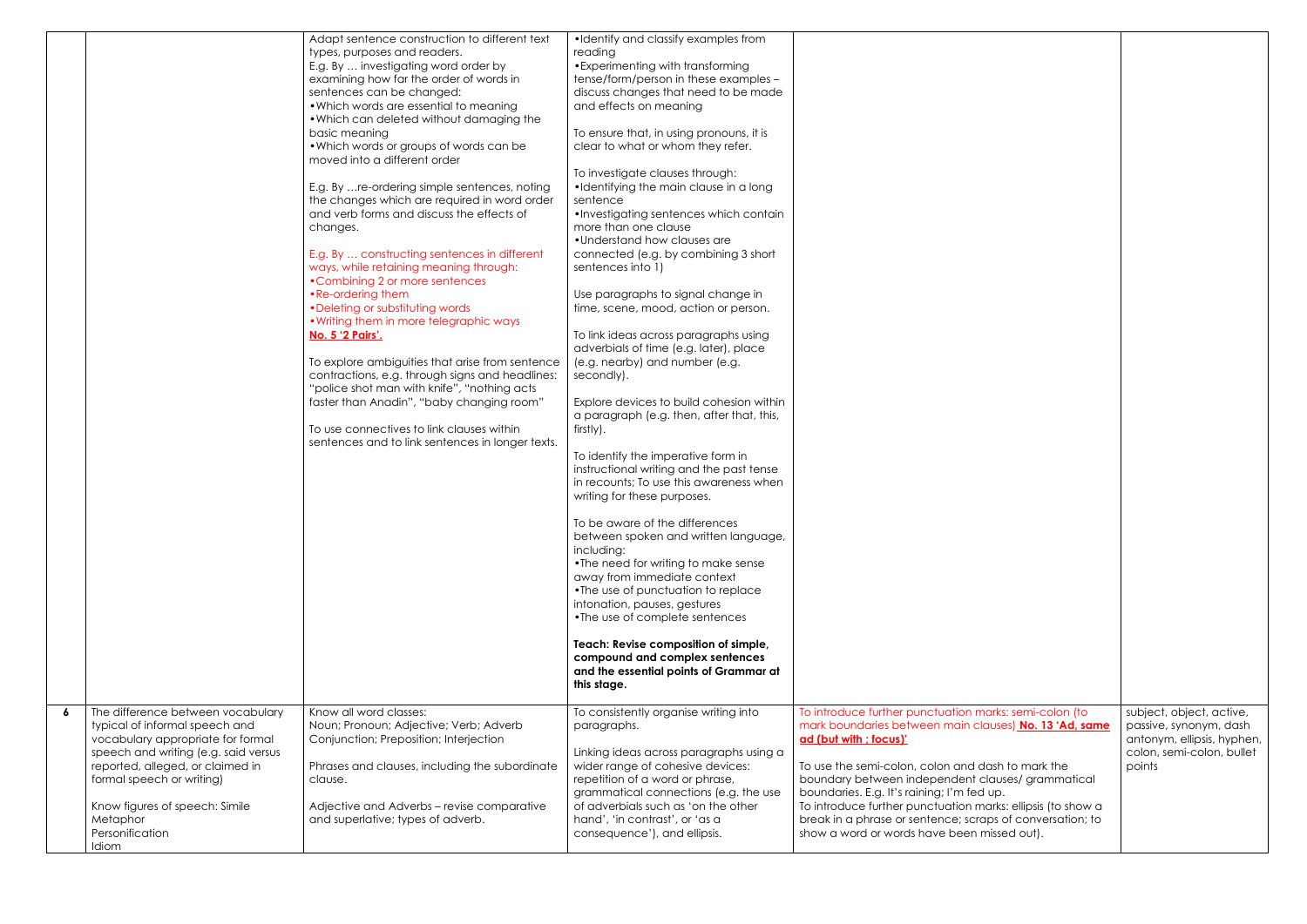| Expression and sayings<br>Colloquialism and slangs<br>Know special effects words:<br>Alliteration<br>Proverbs<br>Irony No. 24 'Irony'<br>Onomatopoeia | To identify, understand and form complex<br>sentences through:<br>• Using different connecting devices<br>• Reading back complex sentences for clarity<br>of meaning, and adjusting as necessary<br>• Evaluating which links work best<br>•Identifying main clauses<br>• Using appropriate punctuation<br>To secure control of complex sentences,<br>understanding how different clauses can be<br>manipulated to achieve different effects; Use<br>subordinate clauses to write complex<br>sentences. No. 20 'The more, the more'<br>Expanded noun phrases to convey<br>complicated information concisely (e.g. the<br>fact that it was raining meant the end of sports<br>day).<br>Verb phrases.<br>Prepositional phrases.<br>Connectives and connective phrases. No 19.<br><u>'P.C'</u><br>Sentence construction manipulated and<br>constructed to add meaning and create<br>subtle differences, including the use of<br>hypothetical and speculative language.<br>To investigate a wide range of connecting<br>words and phrases:<br>•Collect examples from reading and<br>thesauruses<br>• Study how points are typically connected in<br>different kinds of text<br>• Classify useful examples for different kinds of<br>text - for example, by position (besides,<br>nearby, by); sequence (firstly, secondly); logic<br>(therefore, so, consequently)<br>•Identify connectives which have multiple<br>purposes (e.g. on, under, besides)<br>To understand and use the terms 'active' and<br>'passive' when referring to verbs, and to be<br>able to apply their knowledge in their own<br>writing<br>• Transforming a sentence from active to<br>passive and vice-versa<br>. To note and discuss how changes from active | Layout devices such as headings, sub-<br>headings, columns, bullets, or tables, to<br>structure text.<br>To revise work on contracting<br>sentences:<br>•Summary<br>•Note-making<br>• Editing<br>To understand the term 'impersonal<br>voice'.<br>Understand features of formal official<br>language through, e.g.:<br>•Collecting and analysing examples,<br>discussing when and why they are used<br>. Noting the conventions of the<br>language, e.g. use of the impersonal<br>voice, imperative verbs, formal<br>vocabulary<br>•Collecting typical words and<br>expressions, e.g. "Those wishing to ",<br>"hereby "<br>Explore the difference between<br>structures typical of informal speech<br>and structures appropriate for formal<br>speech and writing (such as the use of<br>question tags. E.g. He's your friend, isn't<br>he?) or the use of the subjunctive forms<br>in some very formal writing and<br>speech. (E.g. If he were to be<br>successful, the matter would be<br>resolved; If they were to come)<br>Teach: Revise composition of simple,<br>compound and complex sentences<br>and the essential points of Grammar at<br>this stage. | To introduce further punctuation marks: dash (use the das<br>to show gaps or hesitation; an abrupt change of thought;<br>a longer pause than a bracket). No. 14 '3 bad - (dash)<br>question?'<br>To introduce further punctuation marks: hyphen (joining<br>two words to make a compound word e.g. hyper-active,<br>or to separate a prefix from its root word e.g. de-ice; To<br>understand how hyphens can be used to avoid<br>ambiguity/confusion. E.g. man eating shark versus man-<br>eating shark, or recover versus re-cover.<br><b>Punctuation to master:</b><br>$;\;:\;$ ( ) - |
|-------------------------------------------------------------------------------------------------------------------------------------------------------|----------------------------------------------------------------------------------------------------------------------------------------------------------------------------------------------------------------------------------------------------------------------------------------------------------------------------------------------------------------------------------------------------------------------------------------------------------------------------------------------------------------------------------------------------------------------------------------------------------------------------------------------------------------------------------------------------------------------------------------------------------------------------------------------------------------------------------------------------------------------------------------------------------------------------------------------------------------------------------------------------------------------------------------------------------------------------------------------------------------------------------------------------------------------------------------------------------------------------------------------------------------------------------------------------------------------------------------------------------------------------------------------------------------------------------------------------------------------------------------------------------------------------------------------------------------------------------------------------------------------------------------------------------------------------------------------------------------------------------|----------------------------------------------------------------------------------------------------------------------------------------------------------------------------------------------------------------------------------------------------------------------------------------------------------------------------------------------------------------------------------------------------------------------------------------------------------------------------------------------------------------------------------------------------------------------------------------------------------------------------------------------------------------------------------------------------------------------------------------------------------------------------------------------------------------------------------------------------------------------------------------------------------------------------------------------------------------------------------------------------------------------------------------------------------------------------------------------------------------------------------------------------------------|-----------------------------------------------------------------------------------------------------------------------------------------------------------------------------------------------------------------------------------------------------------------------------------------------------------------------------------------------------------------------------------------------------------------------------------------------------------------------------------------------------------------------------------------------------------------------------------------|
|                                                                                                                                                       | to passive affect the word order and sense of a<br>sentence<br>•To investigate further the use of active and<br>passive verbs<br>• To know how sentences can be re-ordered by<br>changing from one to the other<br>• To consider how the passive voice can<br>conceal the agent of a sentence, e.g. The<br>chicks were kept in an incubator                                                                                                                                                                                                                                                                                                                                                                                                                                                                                                                                                                                                                                                                                                                                                                                                                                                                                                                                                                                                                                                                                                                                                                                                                                                                                                                                                                                      |                                                                                                                                                                                                                                                                                                                                                                                                                                                                                                                                                                                                                                                                                                                                                                                                                                                                                                                                                                                                                                                                                                                                                                |                                                                                                                                                                                                                                                                                                                                                                                                                                                                                                                                                                                         |
|                                                                                                                                                       | Use of the passive voice to affect the<br>presentation of information in a sentence (e.g.                                                                                                                                                                                                                                                                                                                                                                                                                                                                                                                                                                                                                                                                                                                                                                                                                                                                                                                                                                                                                                                                                                                                                                                                                                                                                                                                                                                                                                                                                                                                                                                                                                        |                                                                                                                                                                                                                                                                                                                                                                                                                                                                                                                                                                                                                                                                                                                                                                                                                                                                                                                                                                                                                                                                                                                                                                |                                                                                                                                                                                                                                                                                                                                                                                                                                                                                                                                                                                         |

# The interture further dash intertaint and the dash  $\overline{\phantom{a}}$

## punction to master:<br>Intertain